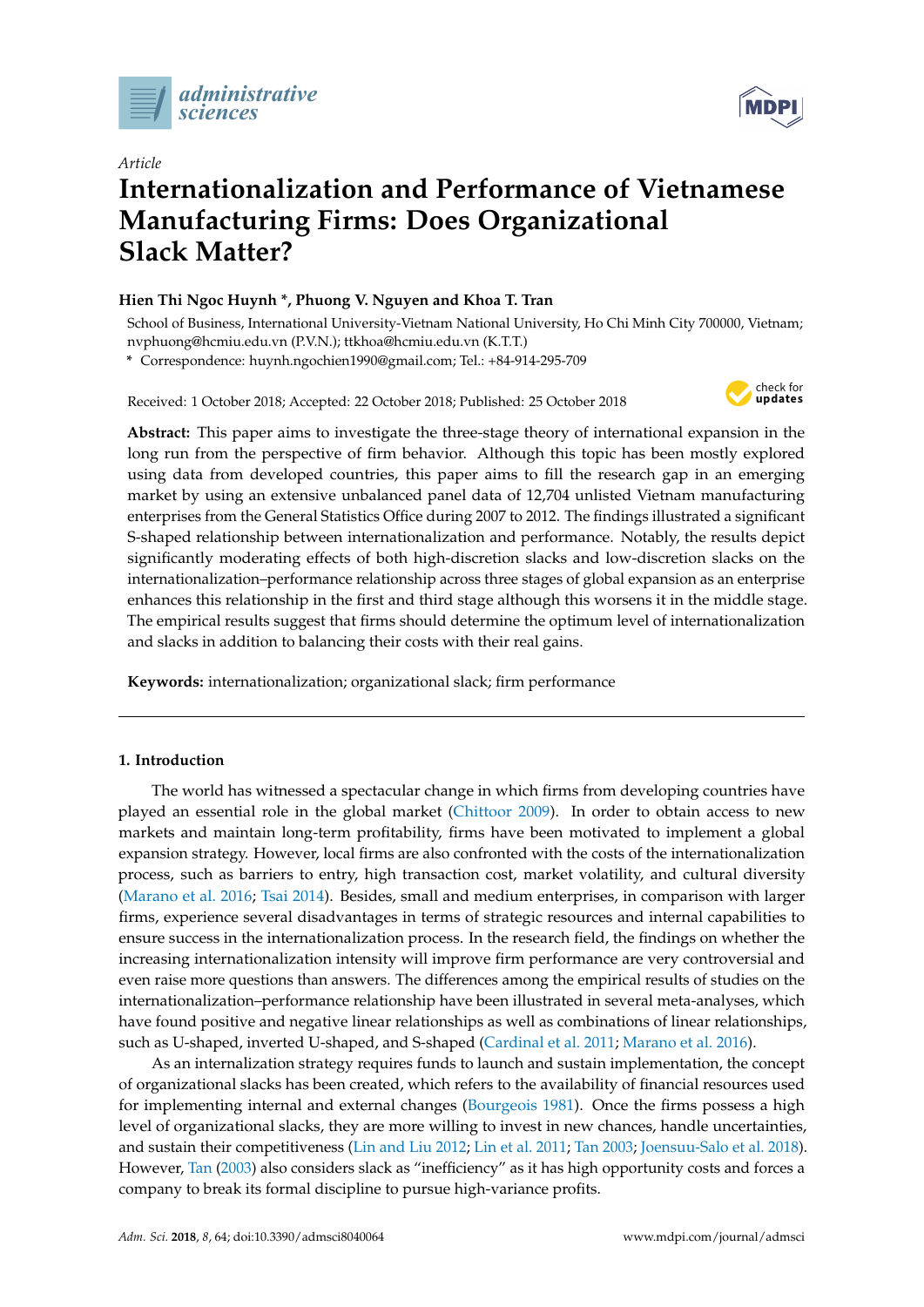In addition, the issue is mostly supported by data from the developed world rather than emerging economies [\(Chittoor](#page-13-0) [2009\)](#page-13-0). In recent years, the Vietnamese government has consistently updated policy and amended laws with respect to international practices to create more favorable conditions for newly Vietnamese internationalized firms (IFs) to go global and attract inward foreign capital. Besides, Vietnamese enterprises are also constantly changing their business strategies and practices to be in line with their international integration in a global competitive environment. However, there are still only a limited number of studies that have focused on the internationalization performance of Vietnamese enterprises. Therefore, from the perspective of firm behavior, this study aims to explore the global expansion–performance relationship and how the availability of organizational slacks influences this relationship in the context of an emerging economy, such as in Vietnam.

The paper is continued by investigating the relevant literature on the relationship between internationalization and firm performance, the importance of slack resources, and empirical evidences for these relationships. Then, we discuss the methodology such as data, model estimation, and variable measures employed to address the research questions. We next report the empirical results for model estimation. Finally, the paper ends with the conclusion, overall discussions, recommendations, and limitations.

#### **2. Literature Review**

#### *2.1. Theoretical Review*

#### 2.1.1. Concept of Internationalization

Internationalization is defined as a multistage process in which the firms make the incremental efforts to strengthen their market involvement and gradually obtain commitments from foreign consumers [\(Johanson and Vahlne](#page-13-4) [1977\)](#page-13-4). There are two incremental channels for the internationalization process of the firms [\(Contractor et al.](#page-13-5) [2003;](#page-13-5) [Johanson and Vahlne](#page-13-4) [1977;](#page-13-4) [Westhead et al.](#page-14-5) [2001\)](#page-14-5). The first channel involves internationalization enabling the products and services of the firms to penetrate foreign markets by starting to export to an individual foreign country or establish export channels. The second channel involves new internationalized firms (Ifs) that are beginning to expand their operations abroad, such as developing sale subsidiaries and outsourcing their production to the favorable locations in the host countries [\(Westhead et al.](#page-14-5) [2001\)](#page-14-5). However, export activities are the main focus of most IFs from developing countries to address the problem of an insufficient domestic market because they offer the best option to develop the market nature and size with the smallest associated cost [\(Contractor et al.](#page-13-5) [2003;](#page-13-5) [Hutchinson et al.](#page-13-6) [2007\)](#page-13-6).

Regardless of which internationalization strategies that the firms choose to implement, it is widely accepted that they always start with developing the market knowledge and exploration [\(Contractor et al.](#page-13-5) [2003\)](#page-13-5). After this, the firms will make decisions about whether they should export or not. It is undeniable that an increase in market knowledge will not only stimulate or discourage firms' decisions to internationalize but also is the key in determining the success of almost all IFs once they decide to participate in the global market [\(Chen and Hsu](#page-13-7) [2010\)](#page-13-7). Indeed, the internationalization process is often implemented incrementally along with the increasing market knowledge. By learning the characteristics, tastes, and cultures as well as attaining useful information about the aimed foreign markets, the firm can enable their products and services to meet a wide range of standardized requirements and accumulate international experiences for further expansions [\(Oeconomica](#page-14-6) [2014\)](#page-14-6).

#### 2.1.2. The Degree of Internationalization and Firm Performance

The question of whether the higher degree of internationalization will lead to a higher level of firm performance is still a very controversial issue. This research field has even generated more questions than answers after many decades of studies [\(Glaum and Oesterle](#page-13-8) [2007\)](#page-13-8). Notably, determining the mechanisms behind how the IFs gradually get involved in the global market is very attractive for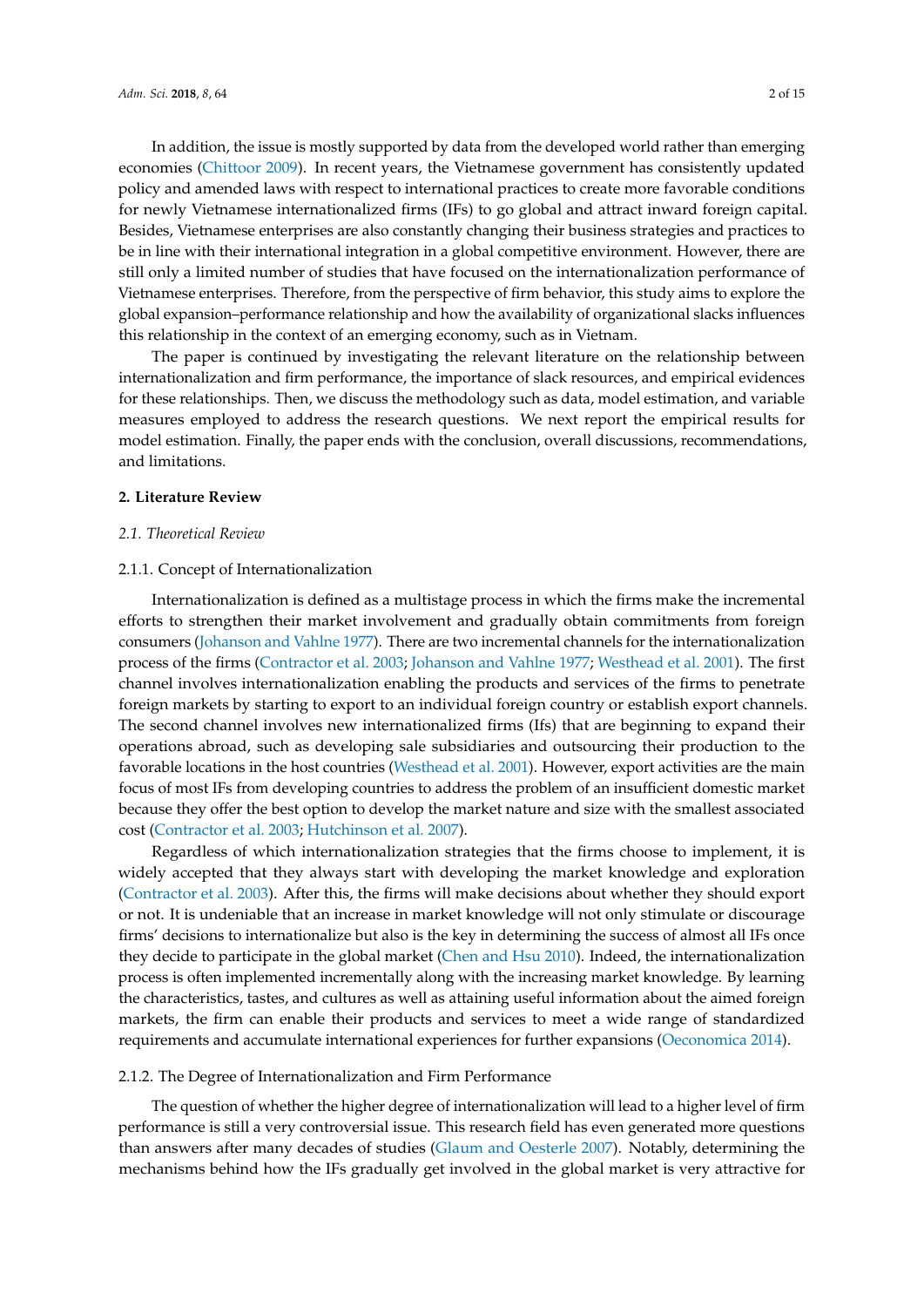the international business community. The previous empirical studies have created a fundamental springboard for further studies with many established theoretical frameworks. There are people on both sides who have arguments either for or against the impact of internationalization.

Internationalization is considered to be an auspicious driver for expanding the growth of firms and enhancing their competitive advantage [\(Hutchinson et al.](#page-13-6) [2007\)](#page-13-6). Moreover, firms are more likely to internationalize under the circumstances of an insufficient domestic market. The global integration process can help them to expand their market size without the need for costly expenditures. It also results in many advantages, such as economies of scale, the applicable practice of price discrimination strategy, and access to cheaper resources [\(Contractor et al.](#page-13-5) [2003;](#page-13-5) [Lin et al.](#page-14-7) [2009,](#page-14-7) [2011\)](#page-14-3). On the other hand, many people argue that internationalization triggers negative impacts on firm performance. There are many disadvantages that the IFs must face once becoming global, such as fierce competition, high transaction costs, market volatility, and cultural diversity [\(Eriksson et al.](#page-13-9) [2014\)](#page-13-9). Up to this point, it is argued that the market size of IFs may double, triple, or even grow exponentially. However, the increasing number of worldwide competitors as well as an extensive range of adjusted standards and restrictions may trigger a real burden rather than a good chance for IFs in the short-term [\(Bobillo et al.](#page-13-10) [2010\)](#page-13-10).

Providing a more comprehensive view, [Contractor et al.](#page-13-5) [\(2003\)](#page-13-5) fully described the internationalization process with a new three-stage theory of internationalization, including three separating stages with different impacts on performance.

The first stage occurs when the new internationalized firm starts to experience the familiar foreign markets by exploring their specific characteristics, such as cultures, languages, habits, tastes, etc., before exporting their products and services to those markets. It is undeniable that during this stage, the firms are confronted with many legal and market barriers as well as payments for learning costs to obtain entry and market information [\(Eriksson et al.](#page-13-9) [2014;](#page-13-9) [Johanson and Vahlne](#page-13-4) [1977\)](#page-13-4). These costs are known as "the liability of foreignness" [\(Contractor et al.](#page-13-5) [2003\)](#page-13-5). Moreover, it seems to be very risky for firms due to the high level of uncertainties and insufficient economies of scale at this initial stage [\(Westhead et al.](#page-14-5) [2001\)](#page-14-5). However, [Johanson and Vahlne](#page-13-4) [\(1977\)](#page-13-4) emphasized that firms are willing to spend their budget in this stage to acquire market knowledge and international experience in order to integrate and successfully increase foreign commitments. Therefore, at the early stage, internationalization may negatively affect firm performance. Nevertheless, this effect may vary among firms depending on financial capacity, human capital, management know-how, and the flexibility of each enterprise when joining in the global market [\(Chen et al.](#page-13-11) [2016;](#page-13-11) [Chiao et al.](#page-13-12) [2006;](#page-13-12) [Dutta et al.](#page-13-13) [2016\)](#page-13-13).

In the second stage or the mid-stage, it is believed that IFs will obtain initial gains from the internationalization process. Once the IFs successfully move to the second stage, they gradually absorb the increasing gains from global expansion. The learning cost is now offset by greater revenues. At the mid-stage, they now obtain adequate market knowledge and know how to implement their exporting strategies more efficiently. Up to this point, most of the firms reach the economies of scale and can apply a price discrimination strategy to different markets [\(Hutchinson et al.](#page-13-6) [2007\)](#page-13-6). After initial success, the firms will be more ambitious to move to further steps of internationalization process. Commonly, they expand their operation abroad at an accelerated rate because they now have access to cheaper local resources such as material inputs and labor [\(Chittoor](#page-13-0) [2009;](#page-13-0) [Singla and George](#page-14-8) [2013;](#page-14-8) [Zhou](#page-14-9) [2018\)](#page-14-9). It is obvious that internationalization offers a good chance to seek new potential markets and expand growth. Thus, in stage 2, internationalization is believed to lead to higher firm performance.

In the third stage or "beyond an optimal threshold" stage, it is supposed that not all expansion at this stage is beneficial because the firms may lose their control over a too-broad system over many countries and regions. This may impose a cost burden on firms rather than providing a new opportunity [\(Hutchinson et al.](#page-13-6) [2007;](#page-13-6) [Lu and Beamish](#page-14-10) [2006\)](#page-14-10). Once the firms reach the optimal level of internationalization process, any more international expansion appears to not be efficient in terms of opportunity cost. It is undeniable that the firms in the previous stages aimed to expand to the profitably familiar markets with the convenient conditions of geographical distance, customers' tastes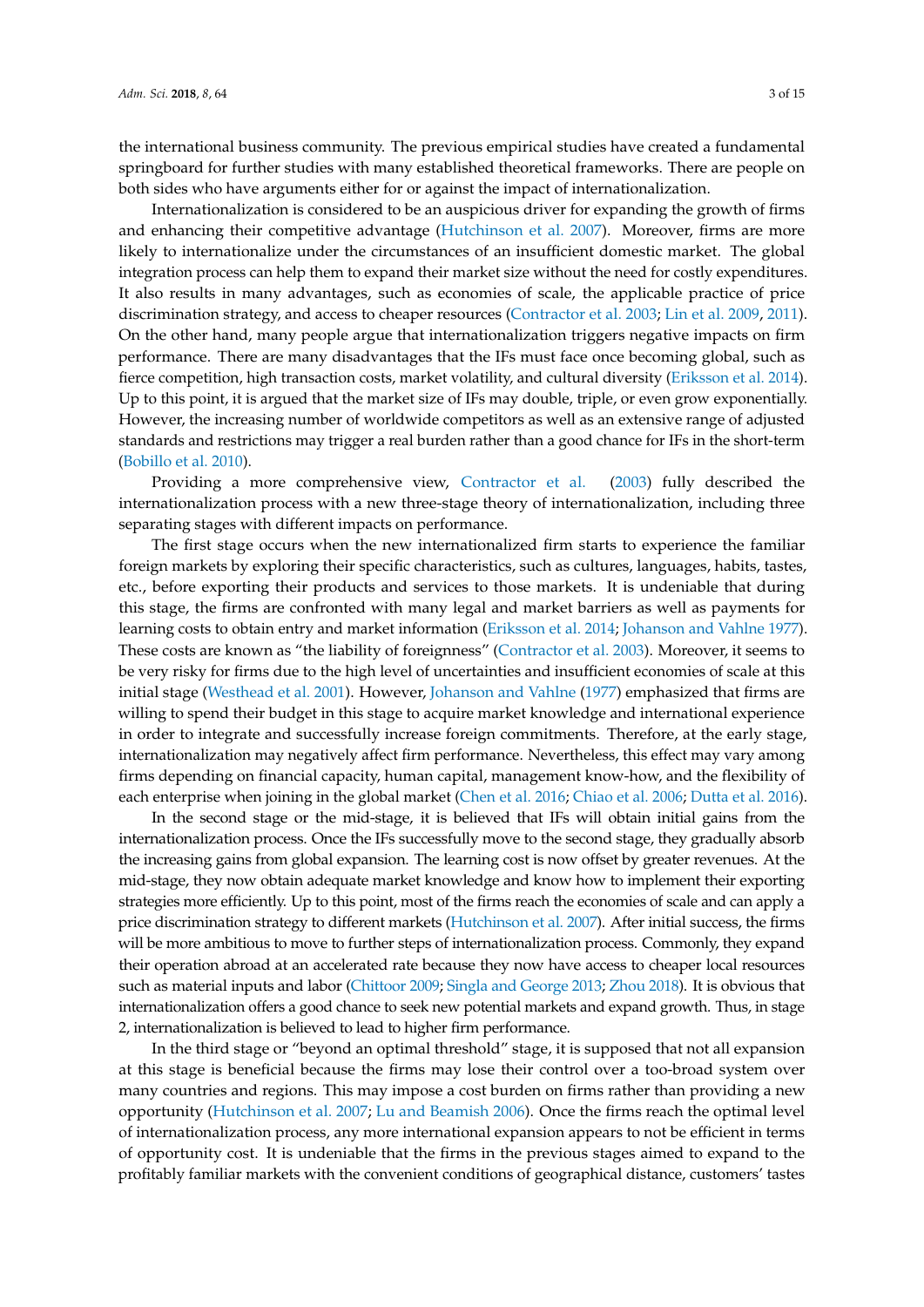and resources (García-Garcí[a et al.](#page-13-14) [2017\)](#page-13-14). [Dutta et al.](#page-13-13) [\(2016\)](#page-13-13) believe that the more the markets diversifies, the more international involvement the firms can achieve while [Assaf et al.](#page-13-15) [\(2012\)](#page-13-15) argues that the governance and transaction costs become too high along with the market diversification. Moreover, the firms are forced to pay for timely information as a good way to sustain their competition in different foreign markets. In addition, the operation in many countries with diversified cultures is a costly and complex process. Therefore, in stage 3, the firm performance is assumed to be diminished when international expansion goes beyond the optimal level.

Based on the mentioned theories, a domestic firm can decide to internalize because this process may bring them many significant advantages and especially help them to overcome the insufficient local market. Being global is the best way to sustain the growth of a firm and enhance performance at lower costs in the long run. However, these benefits may be overwhelmed by a wide range of barriers and costs, such as learning costs, transaction, and governance costs, as the internationalization degree becomes higher and higher. Thus, the first hypothesis is provided below.

#### **Hypothesis 1.** *Internationalization has an S-shaped relationship with Vietnam manufacturing firms' performance.*

An S-shaped relationship means that the performance decreases in the early stage, increases until the optimal point, and declines in the later stage under the incremental degree of internationalization process.

#### 2.1.3. Organizational Slacks

The slack resource is defined as a strategic tool that is used to deal with the firms' uncertainties [\(Bourgeois](#page-13-2) [1981\)](#page-13-2). Besides, the antecedents of organizational slacks have highlighted that the slacks originate from the surplus of financial resources out of the needed amount of resources to produce a given output [\(Bourgeois](#page-13-16) [2016\)](#page-13-16). [Bourgeois](#page-13-2) [\(1981\)](#page-13-2) also emphasized that actual or potential resources are considered as slacks when they are intended to relieve internal and external pressures during the firm's operations. This concept is very operational because it not only indicates the objective of slack expenditures but also illustrates how they are allocated among the organization resources. Specifically, slacks can be used to adapt to sudden change in the internal or external environment, such as meeting urgent situations or investing in new opportunities and challenges, including expanding to a new market.

[Bourgeois](#page-13-2) [\(1981\)](#page-13-2) discussed the four key roles of slacks thoughtfully as the best way to explain why he considered organizational slacks to be a miracle for successfully initiating and contributing to the internationalization process and firm performance. The slacks are firstly considered as a buffer to experiment the potential alternatives and effectively motivate the labor force within the organization, such as providing income and bonuses to retain and encourage the organizational actors' contributions [\(Lin et al.](#page-14-3) [2011\)](#page-14-3). Secondly, the slacks serve is considered to be an effective tool for dealing with a firm's contradictions. For instance, the sufficient slacks help organizations to facilitate the making-decision process by offering more choices to reach the common goal. Thirdly, [Bourgeois](#page-13-2) [\(1981\)](#page-13-2) also mentioned that the firms with abundant slacks have more capacity and incentives to conduct Research and Development (R&D) activities in addition to investing in the updated techniques and technology towards sustaining a competitive advantage. Finally, from the perspective of external changes, organizational slacks act as the facilitators to turn strategic plans into reality [\(Brida et al.](#page-13-17) [2016;](#page-13-17) [Yoon et al.](#page-14-11) [2018\)](#page-14-11).

It is unquestionable that this surplus amount allows firms to implement the external strategic changes, such as launching new products, starting new ventures, entering new markets, and providing funds for innovations. Based on their flexibility for use and where they come from, organizational slacks are divided into two types, which are namely the high-discretion slack and low-discretion slack [\(Daniel et al.](#page-13-18) [2004\)](#page-13-18).

The high-discretion slack represents the financial resources, which are quite liquid, such as cash and receivables; a higher level of high-discretion slack means that a firm can provide a greater level of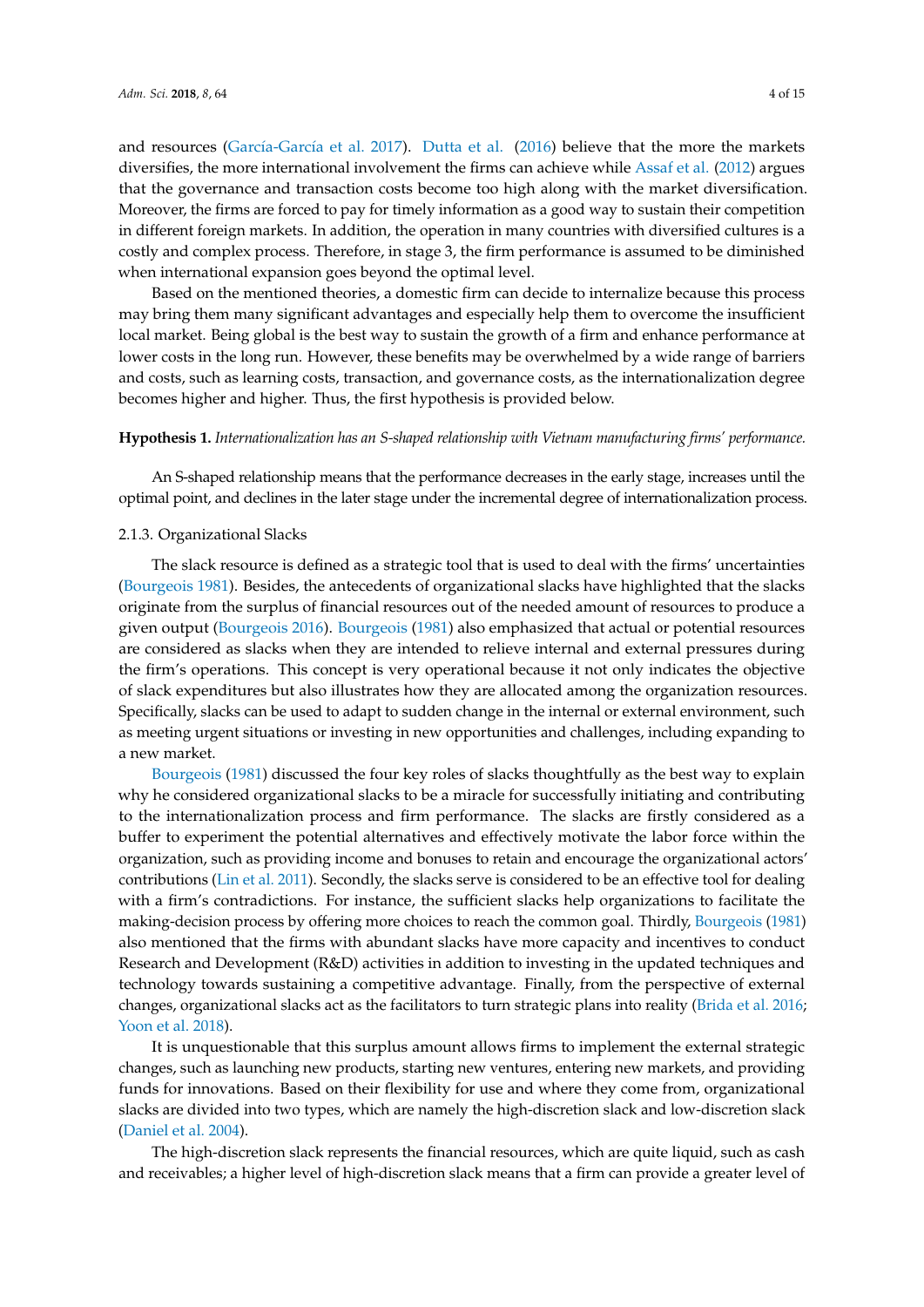flexibility to cash flow with rapid liquidity. It is worth noting that the higher level of high-discretion slack will provide available resources to enable top managers to internalize. Besides, it provides a good fund to deal with uncertainties and obtain market knowledge during the internationalization process. Therefore, we have created the second hypothesis as below.

**Hypothesis 2.** *Higher level of high discretion slack enhances the relationship between internationalization and performance.*

A low-discretion slack implies more nonliquid resources, such as debt and unused fixed assets. A higher level of low-discretion slack means that the firm has more potential slacks and greater borrowing power to have access to funds from the financial market. Similar to high-discretion slacks, a higher level of low-discretion slacks is also a good signal for firms to internalize. Hence, the third hypothesis is described as below.

**Hypothesis 3.** *Higher level of low discretion slack enhances the relationship between internationalization and performance.*

#### *2.2. Empirical Review*

The studies on global expansion have used various methodologies, variables, measurements, and have found the controversial results. Furthermore, they mainly focus on the common questions whether internationalization stimulates or discourages the performances of IFs. However, this appears to raise even more questions because these studies did not take account into the existence of moderating effects which can have both direct and indirect influences on DOI and firm performance.

Recently, several studies have used various moderating factors as an effective tool to fully investigate this relationship from different perspectives. For instance, they have investigated internal and external competitive advantages [\(Bobillo et al.](#page-13-10) [2010\)](#page-13-10), organizational slacks, and attainment discrepancy from the perspective of firm behavior [\(Lin et al.](#page-14-3) [2011\)](#page-14-3).

[Bobillo et al.](#page-13-10) [\(2010\)](#page-13-10) found an S-shaped relationship between the international diversification and firm performance under the moderating effects of internal and external capabilities. The Worldscope database provides more than 1500 manufacturing firms' financial statements from 1991 to 2001 in five various EU countries to form a panel data of more than 15,000 observations. DOI (measured as the ratio of foreign sale to total sale) and other control variables, such as size (measured by the taking the logarithm of total employees), and ownership (measured by insiders' shareholdings) were added in the regression model. Moreover, the study attempted to capture the effects of internationalization on performance across three different stages using the following quadratic and cubic regression models.

$$
ROA_{it} = \beta_0 + \beta_1 DOI_{it} + \beta_2DOI_{it}^2 + \beta_3DOI_{it}^3 + \beta_4 SIZE_{it} + \beta_5OWNERSHIP_{it} + \eta_i + \varepsilon_{it}
$$
 (1)

In their conclusion, [Bobillo et al.](#page-13-10) [\(2010\)](#page-13-10) found that firm performance varies in different directions as the internationalization degree moves upward. The initially negative impact on performance may be caused by higher transaction costs, greater burden from more complicated governance structure, as well as the urgent demand to adopt market knowledge and technology. However, the downward or upward trends of performance toward DOI also depend on internal and external factors at both the firm level and country level. In the implications, they believed that the firm could only succeed in their internationalization strategy once they are able to take advantage of their capabilities, which are in favor of the country's institutional factors, such as the financial system and labor market.

[Pangarkar](#page-14-12) [\(2008\)](#page-14-12) measured the effects of degree of internationalization on the performance of listed SMEs in Singapore in 2004 using the OLS method. He used the lagged value of the internationalization degree in 2013 as a predictor to explain the firm performance that was determined in 2004. The degree of internationalization is primarily determined by the sale expansion over the foreign market, which is measured as the ratio of the foreign sale to total sale. The sample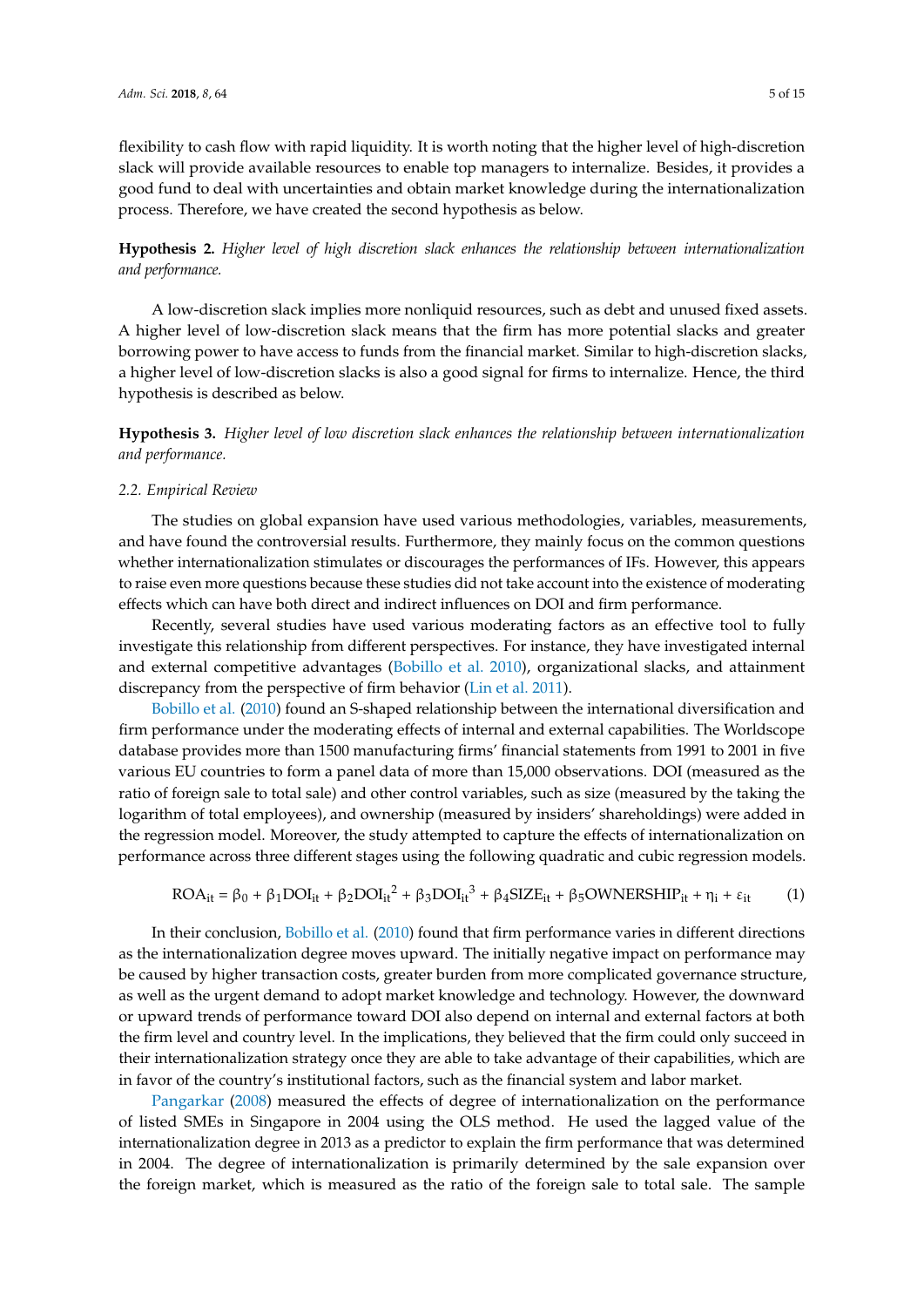included 94 completed questionnaires that followed the Likert scale and was obtained in the mid-2005. The control variables, such as firm size, capabilities, and host market attractiveness, are added to the regression equation as follows

PERFORMANCE<sub>t</sub> = 
$$
β_0 + β_1DOI_{i,t-1} + β_2SIZE_{it} + β_3CAPABILITIES + β_4HOST_MARKET_ATTRACTIVENESS + εit
$$
 (2)

Finally, he found a positive linear relationship between DOI and firm performance. The study also discovered that Singapore firms have more incentives to get involved in international markets due to insufficient local markets. However, the problem is how they can cooperate with each other to conquer their common barriers and develop their capabilities [\(Pangarkar](#page-14-12) [2008\)](#page-14-12).

From the perspective of firm behavior, [Lin et al.](#page-14-3) [\(2011\)](#page-14-3) conducted the fixed effect analysis on the sample of 179 high-tech listed firms in Taiwan for the period of 2000 to 2005. They primarily focused on the moderating effects of organizational slacks and attainment discrepancy. Furthermore, they added firm size, firm age, insider shareholding, diversifications, and R&D intensity as the control variables.

Firm performance =  $\beta_0 + \beta_1$ Internationalization +  $\beta_2$ firm\_size +  $\beta_3$ firm\_age +  $\beta_4$ Insider\_Shareholding + β<sub>5</sub>Diversification + β<sub>6</sub>R&D\_ratio + β<sub>7</sub>High\_discretion\_slack + β<sub>8</sub>Low\_discretion\_slack +  $β$ <sub>9</sub>Attainment\_discrepancy +  $β$ <sub>10</sub>High\_discretion\_slack × Internationalization + (3)

β11Low\_discretion\_slack × Internationalization + ε

Furthermore, they found that internationalization negatively affects the firm performance while a significant S-shaped relationship was not found. More importantly, the effect of internationalization on performance is enhanced for the firms with a higher level of both types of organizational slacks.

Positioning slacks as a strategic resource for internationalization process, [Tan](#page-14-4) [\(2003\)](#page-14-4) conducted the empirical studies on the longitudinal data set of more than 17,000 large and medium state-owned enterprises in China from 1995 to 1996 to investigate the contribution of slacks on IF's performance. In order to test the causal relationship between slack and internationalization performance, he applied the lagged model in which lagged ROA is used as predictor. By reviewing many previous researches on how to classify the types of slacks depending on the research purposes, capital depreciation funds and retained earnings were selected to reflex two major sources of slacks among Chinese internationalizing firms. The performance was measured by ROA, which is also the performance proxy in the study of [Lin et al.](#page-14-3) [\(2011\)](#page-14-3). Besides, firm size and firm age were also added as control variables. Finally, he found that firm performance is improved by higher level slacks. In order to explain for this, he discussed that once IFs possess abundant slacks, they are more willing to invest on higher-risk markets which are expected to bring higher returns. Moreover, by higher level of slack resources, they also have more capability to manage the risks and maintain their competitiveness in the long-run survival.

To further complicate the issue, [Daniel et al.](#page-13-18) [\(2004\)](#page-13-18) conducted the meta-analysis on 80 samples from 66 studies from 1991 to 2000. From these previous empirical studies, slacks were differently classified, but the most common classification of slacks includes available, recoverable, and potential slacks. In addition, there are many controversies on whether we should consider slacks as a resource—a positive impact on performance or inefficiency of resource allocation and a negative impact on performance [\(Glaum and Oesterle](#page-13-8) [2007\)](#page-13-8). The recent finding is that different types of slacks have various impacts on performance. By calculating the mean correlation and variance of the combined studies, [Daniel et al.](#page-13-18) [\(2004\)](#page-13-18) used them for testing the relationship between slack and internationalization performance. In their findings, [Daniel et al.](#page-13-18) [\(2004\)](#page-13-18) emphasized the contribution of organizational slacks on firm performance by dealing with both internal and external obstacles.

[Lin et al.](#page-14-3) [\(2011\)](#page-14-3) attempted to discover the moderating role of organizational slacks on a firm's internationalization performance. Under the perspective of firm behavior, the research defined slack resources based on the flexibility for use and used the financial indicators to estimate. The proxies for these two types of slacks—high-discretion slack and low-discretion slack are calculated as current assets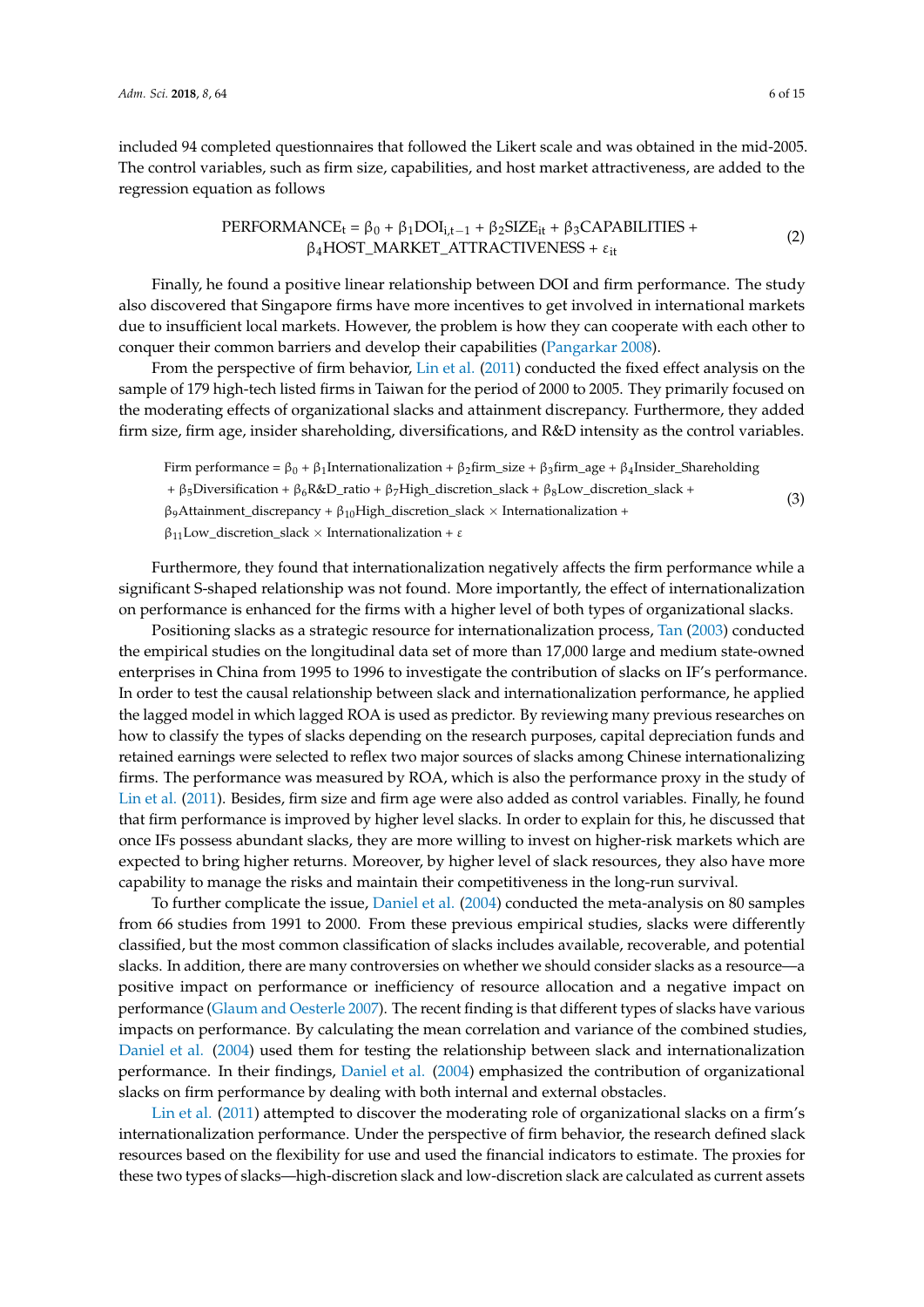to current liabilities ratio and equity to debt ratio, respectively. This work appeared to be the extended work of their study in 2009 when they had already researched how organizational slacks affect the degree of internationalization for the same sample and the same defined types of organizational slacks. Using the general linear squares (GLS) random-effect model, [Lin et al.](#page-14-7) [\(2009\)](#page-14-7) found a U-shaped relationship between high-discretion slack and DOI while low-discretion slacks play as a facilitator for firms to internalize all of the time. However, [Lin et al.](#page-14-3) [\(2011\)](#page-14-3) not only considered organizational slacks as their direct contributions to firm performance or DOI, but also their moderating effect on enhancing the relationship between internationalization degree and firm performance. Also, a wide range of control variables were added to the model such as firm size, firm age, insider shareholding, degree of diversification, and R&D intensity.

The finding reinforced for the theory of [Bourgeois](#page-13-2) [\(1981\)](#page-13-2) that the abundant resources of slacks in both kinds of high-discretion and low-discretion will encourage the top management to launch new chances, specifically to enter new foreign markets. Moreover, the organizational slack is also one of important sources of the performance improvement due to its capability to support the firm overcome the bad times as well as the uncertainties during international expansion process.

#### **3. Methodology**

#### *3.1. Data*

The study uses the panel data of 12,704 Vietnamese manufacturing enterprises surveyed by the General Statistics Office from 2007 to 2012. This survey has been conducted each year to collect the data from all existing firms and agencies. After filtering all missing information and outliers, we formed an unbalanced panel data of 58,332 observations used for data analysis. The observations of unlisted firms provide adequate cross-sectional data from various industries, including food processing, textiles & garments, stationery, construction materials, high-tech, water, and electricity supply. The investigated enterprise data in 2011 and 2012 recorded each indicator twice per year; once at the beginning of the year  $(1/1)$  and another at the end of the year  $(31/12)$ . In this case, the study used the last indicators (31/12) for estimations. Moreover, the data for export volume was not available during the period of 2007 to 2010, so it is relatively estimated by dividing the export-tax expenses for export tax.

Moreover, the study only uses the data of the Vietnam manufacturing firms as the initial research objective. Thus, the 100% foreign-invested companies and cooperatives (lhdn = 12 and lhdn =  $6$ , respectively) were excluded from the testing model. In addition, in order to obtain the sample from the whole population, the appropriate Vietnamese manufacturing firms were filtered carefully. The manufacturing firms with the "nganh\_kd" or 2-digit industry code from 10\* to 33\* are kept for the testing model. Then, the filtered data is removed for detected duplicates based on id (madn + macs + nganh\_kd + year) and year basis. The outliers are also eliminated to improve the reliability of the coefficients. The panel data is initially balanced in term of id and years. However, after removing duplicates and eliminating outliers, the processed data becomes unbalanced in term of year.

#### *3.2. Model Estimation*

The sample was drawn from the population of more than 300,000 Vietnamese firms each year. Then, the repeated manufacturing firms were filtered and appended to form a panel data for a six-year period from 2007 to 2012. [Stoker et al.](#page-14-13) [\(2005\)](#page-14-13) described that panel data contains the cross-sectional indicators of the same individual or entity, such as country, region, firm, consumer, etc., which are observed repeatedly over time. The panel data may be balanced—each repeated individual or entity has the same periods of time—or unbalanced, each repeated individual or entity has different periods of time.

In their analysis [Greene](#page-13-19) [\(2003\)](#page-13-19) pointed out several reasons to explain why the panel data (longitudinal data) is popularly chosen for the testing model and suggested several methods of panel model estimation. Firstly, the panel data allows the researchers to observe the firms' behaviors and trends across years. Secondly, by combining the time-series with cross-sectional observations, panel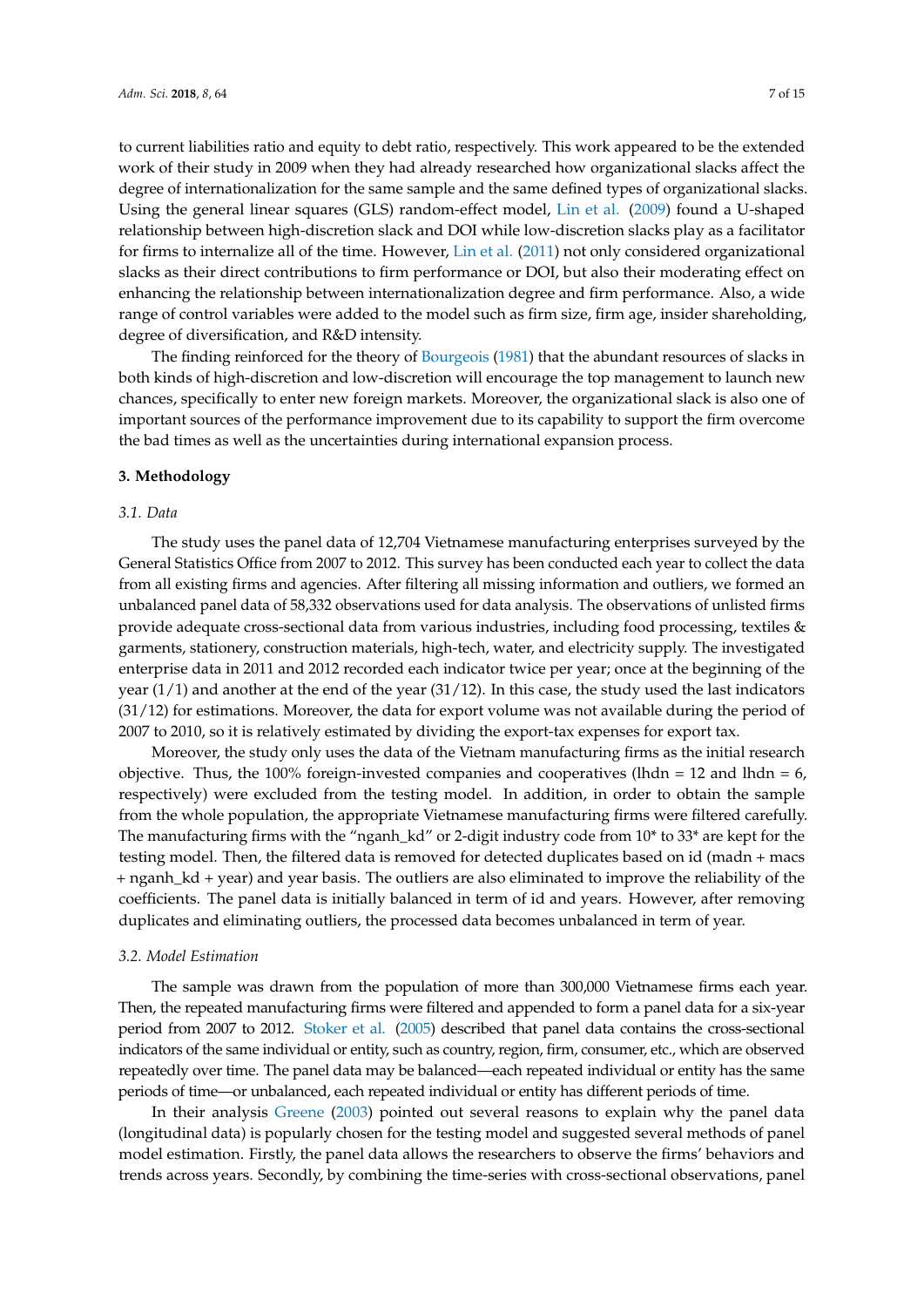data contains more useful information and more variability to eliminate the collinearity between variables; at the same time generates many degrees of freedom and enhances the reliability of estimation. Thirdly, by studying the repeated cross-sectional firm observations, the panel data is more appropriate to see how firms' cross-sectional indicators vary year by year. Finally, panel data can discover and measure effectively the unobserved impacts that cross-sectional or time-series data cannot.

In order to test the three main hypotheses, the study conducted the two most popular models for testing panel data including fixed effect model and random effect model. In addition, the quadratic and cubic forms of DOI are added to capture the curvilinear effect of DOI on performance across three different phases as the first hypothesis [\(Lin and Liu](#page-14-2) [2012;](#page-14-2) [Lin et al.](#page-14-7) [2009,](#page-14-7) [2011\)](#page-14-3). Since there is the indication and strong evidences of a curvilinear relationship between DOI and performance from both the theory [\(Contractor et al.](#page-13-5) [2003\)](#page-13-5) and the previous empirical studies [\(Bobillo et al.](#page-13-10) [2010;](#page-13-10) [Contractor et al.](#page-13-20) [2007;](#page-13-20) [Lin et al.](#page-14-3) [2011;](#page-14-3) [Tsai](#page-14-1) [2014\)](#page-14-1), it is assumed that a linear relationship between internationalization and firm performance cannot fully explained in the case of Vietnam's IFs. Furthermore, the study aims to test the S-shaped theory of [\(Contractor et al.](#page-13-5) [2003\)](#page-13-5). Therefore, it is quite reasonable to include both the quadratic and cubic form of DOI to satisfy those concerns.

Equations for linear and curvilinear relationships:

| $Y' = a + b_1 X_1$                         | Linear (Straight line) |
|--------------------------------------------|------------------------|
| $Y' = a + b_1 X_1 + b_2 X_1^2$             | Quadratic (U-shaped)   |
| $Y' = a + b_1 X_1 + b_2 X_1^2 + b_3 X_1^3$ | Cubic (S-shaped)       |

Furthermore, the study primarily focuses on investigating the moderating effect of high-discretion slack and low discretion slack on the relationship between internationalization and performance. In other words, a third variable (Z) representing firm-specific advantages, such as slacks, is considered as a moderating variable as it simultaneously has relevant relationships with both the dependent variable (firm performance) and an explanatory variable (internationalization) [\(Chiao et al.](#page-13-12) [2006\)](#page-13-12). More important, as  $Z$  can affect the effect of  $X$  on  $Y$ , an improving or discouraging effect of  $X$  on  $Y$  is dependent on the level of Z.

In this way, the most two common models estimating panel data are considered [\(Lin et al.](#page-14-3) [2011\)](#page-14-3). Fixed effect model assumes that there are the possible correlations between time-invariant differences across entities and the explanatory variables. According to [Greene](#page-13-19) [\(2003\)](#page-13-19) and [Stoker et al.](#page-14-13) [\(2005\)](#page-14-13), fixed effect model (FEM) can control and separate the effects of these differences from the predictors to help us estimate the net effects on the explanatory variables on dependent variable. However, FEM also reveals the limitation as it cannot measure time-invariant factors, such as gender, race, etc., as it absorbs the dummies variables on the intercept. Another limitation is that there are many variables generated in the model which may lead to lower degree of freedom and higher possibility of multicollinearity in the model. On the other hand, the random effect model assumes random variations across entities and that there is no correlation between these variations and the explanatory variables. The random effect model, in contrast to the FEM, can measure the influence of unchanged-over-time variables; however, it fails to control the bias of omitted variables. Since we have detected there is the existence of omitted variables, so the fixed effect model is the best choice to control for this bias.

Nevertheless, the Hausman test is also reported to ensure whether the fixed effect model or random effect model is more appropriate. The Hausman test raises the null hypothesis that the estimations of the fixed effect model and random effect model are indifferent. Because *p*-value is less than 0.05, the null hypothesis is rejected and a FEM is recommended for testing the Vietnamese enterprise panel data from 2007 to 2012. Besides, the OLS model is also tested and followed by a series tests VIF test for multicollinearity, Ramsey RESET test for omitted variables, White's test for heteroskedasticity, and Wooldridge test for autocorrelation. Then, any problem found is corrected immediately to improve the reliability of the regression coefficients.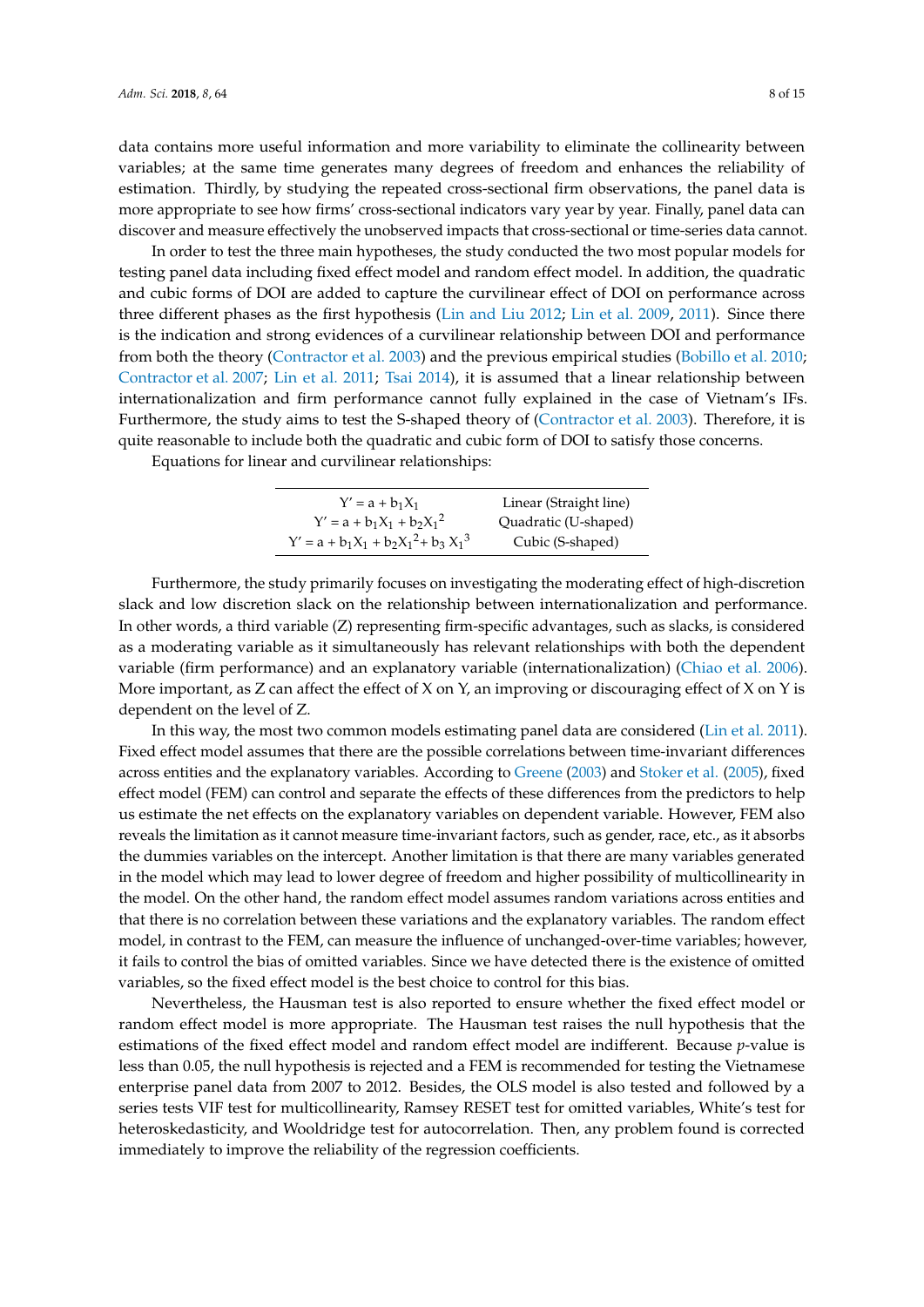#### *3.3. Regression Equation*

The study applies the fixed effect model to analyze the data set according to the suggestions of the Hausman test. Series tests of omitted variables, multicollinearity and heteroskedasticity are also applied to eliminate bias estimations.

 $ROA_{it} = \beta 0 + \beta 1 INT_{it} + \beta 2 INT_{it}^2 + \beta 2 INT_{it}^3 + \beta 4 HS_{it} + \beta 5 LS_{it} + \beta 6 INT_{it} \times HS_{it} + \beta 7 INT_{it} \times LS_{it} + \beta 8 INT_{it}^2$  $\times$  HS<sub>it</sub> + β9INT<sub>it</sub><sup>2</sup>  $\times$  LS<sub>it</sub> + β10INT<sub>it</sub><sup>3</sup>  $\times$  HS<sub>it</sub> + β11INT<sub>it</sub><sup>3</sup>  $\times$  LS<sub>it</sub> + β12firm\_size<sub>it</sub> + β13private<sub>t</sub> + β14share<sub>t</sub> + β15industry\_risk<sub>t</sub> +  $\varepsilon_{it}$  +  $\mu_i$ (4)

#### *3.4. Variable Measures*

#### 3.4.1. Dependent Variables

The firm performance is measured by return on assets (ROA), which is a very popular proxy for performance in many empirical studies [\(Lin et al.](#page-14-3) [2011\)](#page-14-3). Although it is a single measure, [Chen et al.](#page-13-11) [\(2016\)](#page-13-11) emphasized that ROA is a very appropriate indicator to show the efficiency of the internationalization strategy and contributes to the economies of scope and scale.

#### 3.4.2. Independent Variables

Internationalization (INT) is measured by the ratio of foreign sales to total sales in many previous empirical studies [\(Bobillo et al.](#page-13-10) [2010;](#page-13-10) [Tsai](#page-14-1) [2014\)](#page-14-1). Besides, the quadratic and cubic form of internationalization [INT<sup>2</sup> and INT<sup>3</sup>] are calculated to absorb the degree of internationalization in the second and third stage when the internationalization process incrementally expands in terms of scale and revenues [\(Marano et al.](#page-14-0) [2016\)](#page-14-0).

#### 3.4.3. Moderating Variables

[Lin et al.](#page-14-3) [\(2011\)](#page-14-3) measured the high-discretion slack (HS) as the ratio of current assets to current liabilities and low-discretion slacks (LS) as the equity to debt ratio. This study adopts these proxies to estimate the moderating effects. They are available in the dataset and also reflect the idle firm resources, which are different from the necessary operation resources [\(Lin and Liu](#page-14-2) [2012\)](#page-14-2).

## 3.4.4. Control Variables

Firm size is considered to be a common indicator, which is significantly associated with firm performance. The logarithm of sales is widely used as the measure for firm size because it reflects the level of the firm's inputs and capability [\(Chen et al.](#page-13-11) [2016;](#page-13-11) [Tsai](#page-14-1) [2014\)](#page-14-1). [Lin et al.](#page-14-3) [\(2011\)](#page-14-3) found a significant impact of ownership identity on firm performance. Thus, three common ownership identities of joint stock (share), private, and state enterprises will serve as the control dummy variables added to the model. Moreover, the industrial risk is added and measured by the residual revenue of firms [\(Marano et al.](#page-14-0) [2016\)](#page-14-0).

#### **4. Empirical Results**

Table [1](#page-9-0) illustrates the descriptive statistic numbers of the variables, such as the mean, standard deviation, and the correlation between variables. Table [1](#page-9-0) also shows the significant correlations between all variables. Specifically, the degree of internationalization at three levels (DOI, DOI2, and DOI3) was found to be negatively correlated with firm performance at  $-0.0514$ ,  $-0.0534$ , and  $-0.0519$ , respectively. Besides, the high-discretion slack was found to be negatively correlated with firm performance (β = -0.1575) at a level of confidence of 95%, while low discretion slack was positively correlated with performance at *p*-value < 0.1. The largest positive correlation coefficients obviously belong to the two pairs of DOI & DOI\_highslack and DOI & DOI\_lowslack as their moderating components multiplied each other. Specifically, the findings proved no multicollinearity between the predictors, except for the accepted collinearity between DOI, DOI2, and DOI3, since all of the correlation coefficients between variables are less than 0.8.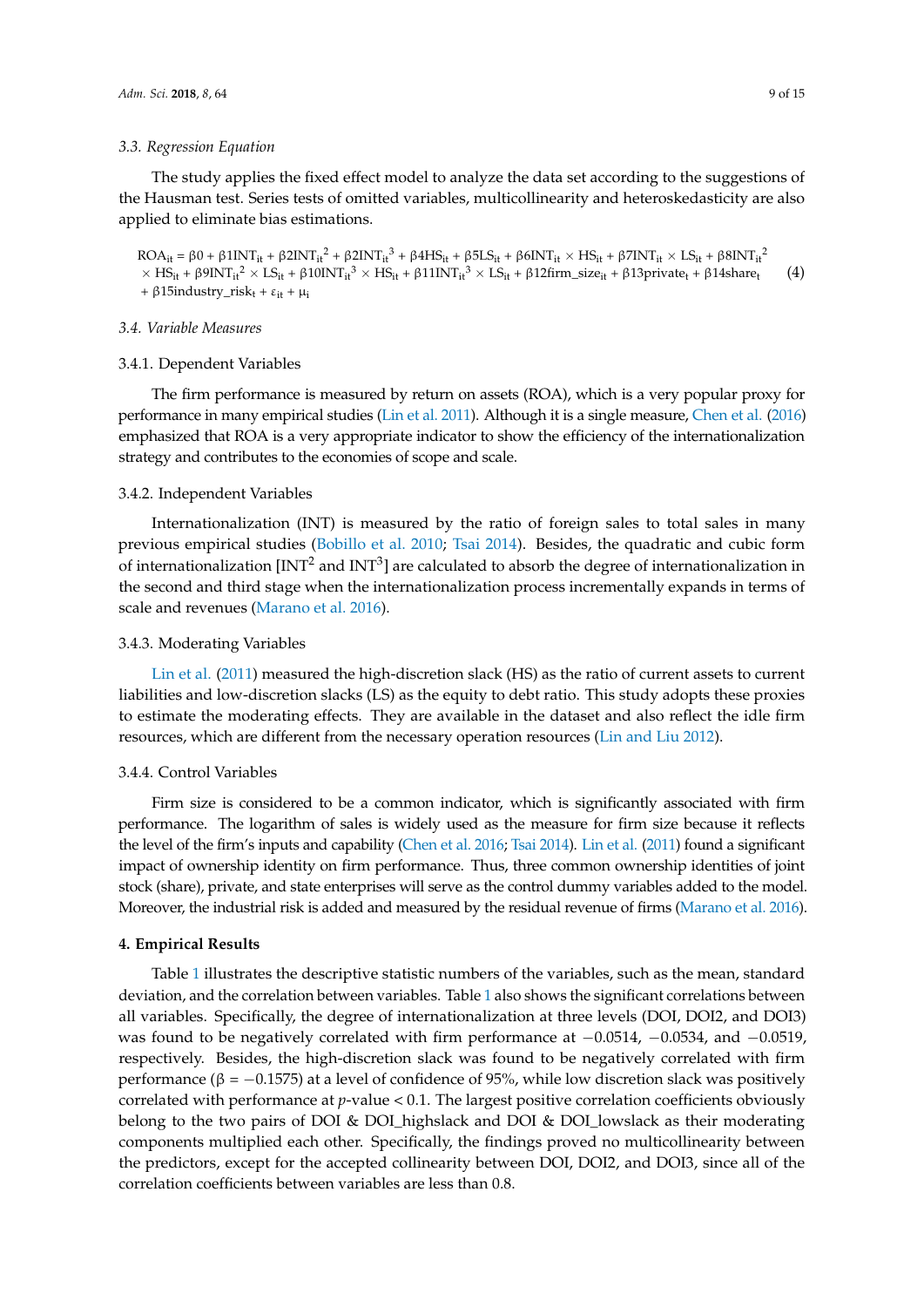**Table 1.** Descriptive statistics.

<span id="page-9-0"></span>

|               | Mean   | SD.    | <b>ROA</b> | <b>DOI</b> | Firm Size  | High Slack | Low Slack |           | DOI Highslack DOI Lowslack | <b>Joinstock</b> |
|---------------|--------|--------|------------|------------|------------|------------|-----------|-----------|----------------------------|------------------|
| <b>ROA</b>    | 0.0096 | 0.0714 | 1.0000     |            |            |            |           |           |                            |                  |
| <b>DOI</b>    | 0.0258 | 0.1057 | $-0.0514*$ | 1.0000     |            |            |           |           |                            |                  |
| Firm size     | 8.4111 | 2.5124 | $0.2220*$  | $0.2989*$  | 1.0000     |            |           |           |                            |                  |
| High_slack    | 1.6951 | 1.8701 | $-0.1575*$ | $-0.1500*$ | $-0.6166*$ | 1.0000     |           |           |                            |                  |
| Low slack     | 0.7883 | 1.2615 | $0.0932*$  | $0.0414*$  | $-0.0694*$ | $-0.0808*$ | 1.0000    |           |                            |                  |
| DOI_highslack | 0.0142 | 0.0889 | $-0.0309*$ | $0.6315*$  | $0.1498*$  | $-0.0357*$ | $0.0332*$ | 1.0000    |                            |                  |
| DOI lowslack  | 0.0259 | 0.1817 | $0.0436*$  | $0.5812*$  | $0.1614*$  | $-0.0853*$ | $0.2383*$ | $0.3894*$ | 1.0000                     |                  |
| Joint_stock   | 0.1327 | 0.3392 | $0.0304*$  | $0.2251*$  | $0.3806*$  | $-0.1977*$ | $0.0316*$ | $0.1307*$ | $0.1517*$                  |                  |

 $* p < 0.10.$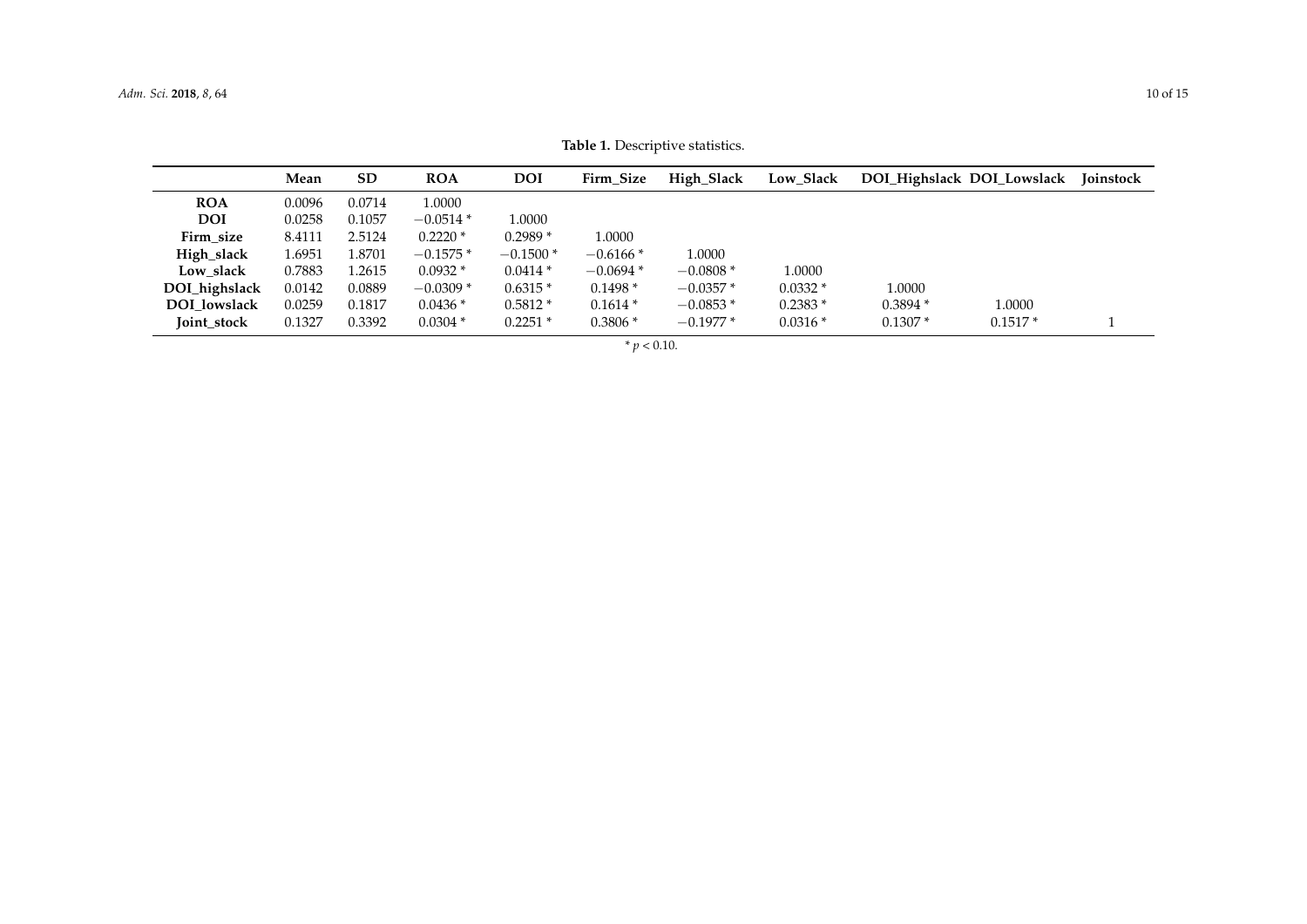Table [2](#page-10-0) indicates the regression results using the fixed-effect model. By using the "robust" option, the heteroscedasticity is constrained. The results have illustrated that there is a significant S-shaped linkage between the internationalization and firm performance as the performance will initially decrease (β1 = −0.408, *p* < 0.01), increase considerably (β2 = 0.724, *p* < 0.01), and reduce again (β3 = −0.442, *p* < 0.01) with a higher level of internationalization. Interestingly, the moderating effects of high and low discretion slack on the internationalization–performance relationship are significantly positive, except for during the middle stage due to the control effects of firm size, product diversity, industrial risk, and ownership identity. It is worth noting that the estimate of firm size confirmed the findings of many previous studies as the firm scale is the main determinant factor of firm performance in the international market. Besides, share ownership has a statistically positive relationship with firm performance. Meanwhile, the other two

|                            | <b>ROA</b>              |
|----------------------------|-------------------------|
| Internationalization (INT) | $-0.408$ ***<br>(0.057) |
| INT <sup>2</sup>           | $0.724$ ***<br>(0.163)  |
| INT <sup>3</sup>           | $-0.442$ ***<br>(0.150) |
| High-discretion slack (HS) | $0.001**$<br>(0.001)    |
| Low-discretion slack (LS)  | $0.007***$<br>(0.001)   |
| $INT \times HS$            | $0.078***$<br>(0.023)   |
| $INT \times LS$            | $0.106$ ***<br>(0.032)  |
| $INT2 \times HS$           | $-0.039**$<br>(0.016)   |
| $INT2 \times LS$           | $-0.076$ ***<br>(0.025) |
| $INT3 \times HS$           | $0.006$ **<br>(0.003)   |
| $INT3 \times LS$           | $0.013$ ***<br>(0.005)  |
| Firm size                  | $0.036$ ***<br>(0.002)  |
| Private                    | $-0.002$<br>(0.009)     |
| Share                      | $0.016*$<br>(0.009)     |
| Industry risk              | $-0.000*$<br>(0.000)    |
| _cons                      | $-0.325$ ***<br>(0.023) |
| N                          | 58,332                  |

**Table 2.** Estimated result by using fixed effect model.

<span id="page-10-0"></span>ownership types (private and state) have no impact on firm performance.

Standard errors in parentheses. \* *p* < 0.10, \*\* *p* < 0.05, \*\*\* *p* < 0.01.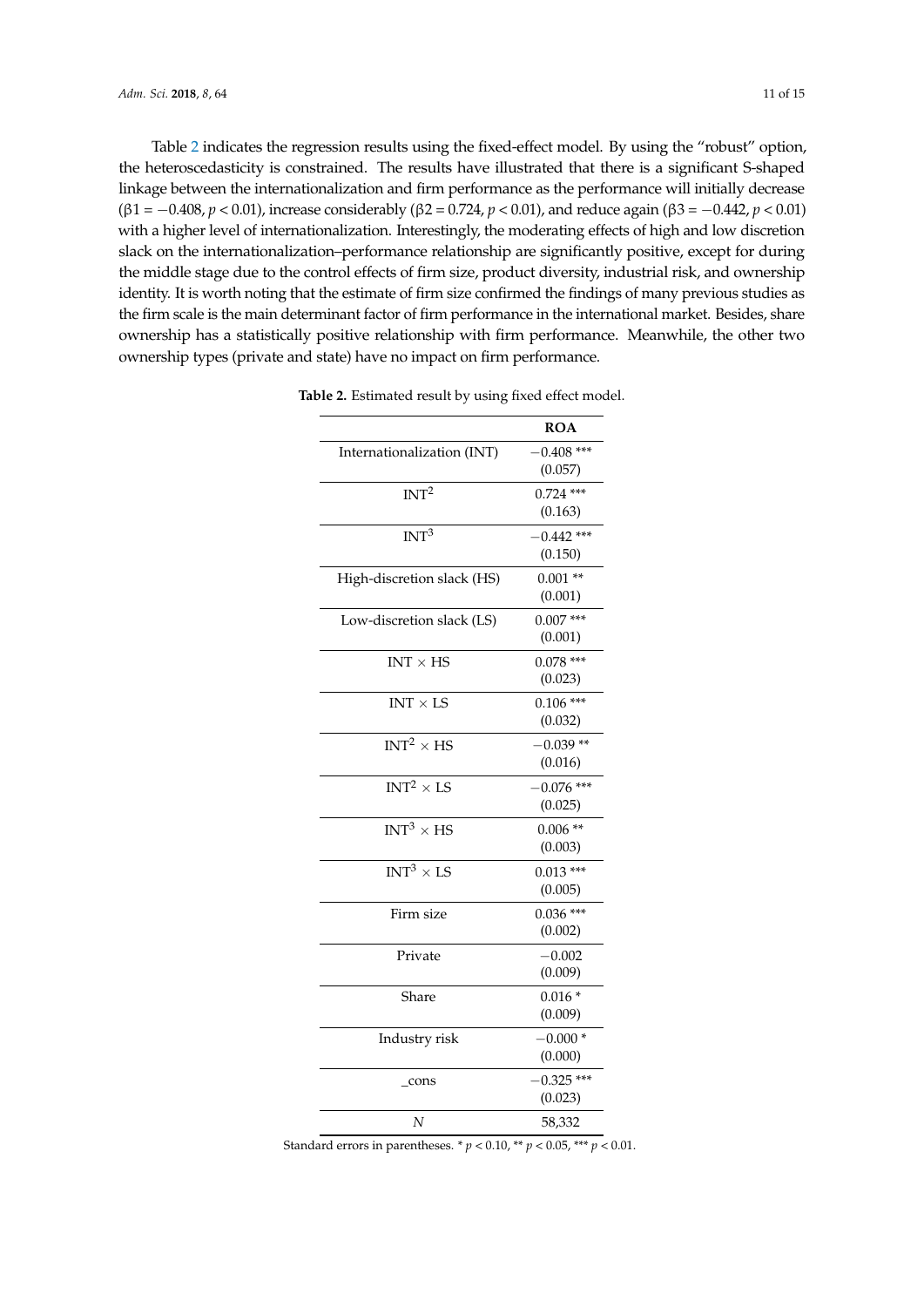Figure [1](#page-11-0) illustrates the prediction results of the regression model. It has revealed that the performance has an S-shaped relationship with the internationalization process of Vietnamese enterprises from 2007 to 2012. At the first stage, when the degree of global expansion is less than 22 percent, firm performance sharply decreases. The second stage is between 22 percent and 70 percent when the performance witnesses a significant rise. The third stage occurs when the degree of internationalization exceeds 70 percent, firm performance is again in a downward trend. Similar to internationalization exceeds 70 percent, firm performance is again in a downward trend. Similar to previous studies, this result confirms the three-stage theory (S-shaped) of [Contractor et al.](#page-13-5) [\(2003\)](#page-13-5) and previous studies, this result confirms the three-stage theory (S-shaped) of Contractor et al. (2003) and is consistent with the findings of [Lin et al.](#page-14-3) [\(2011\)](#page-14-3). This outcome sheds new light on an international is consistent with the findings of Lin et al. (2011). This outcome sheds new light on an international strategy of manufacturing firms in Vietnam. This implies that managers should know how to overcome strategy of manufacturing firms in Vietnam. This implies that managers should know how to the challenges and explore more opportunities for each stage.

<span id="page-11-0"></span>

**Figure 1.** S-shaped relationship between internationalization and performance. **Figure 1.** S-shaped relationship between internationalization and performance.

# **5. Conclusions and Discussions 5. Conclusions and Discussions**

# *5.1. Main Findings and Discussions 5.1. Main Findings and Discussions*

The finding of an S-shaped relationship between the internationalization and performance is The finding of an S-shaped relationship between the internationalization and performance is consistent with the three-stage theory of (Contractor et al. 2003). During the first stage, it is undeniable consistent with the three-stage theory of [\(Contractor et al.](#page-13-5) [2003\)](#page-13-5). During the first stage, it is undeniable that the firms must not only be confronted by many legal and market barriers but also compensate that the firms must not only be confronted by many legal and market barriers but also compensate for learning costs to obtain the entry and market information. During the second stage, it is believed that IFs achieve initial gains from the internationalization process. The greater revenues now offset the the learning cost. During the third stage, not all expansion is currently beneficial since the firms could learning cost. During the third stage, not all expansion is currently beneficial since the firms could lose their control over a too-broad system over many countries and regions. It may impose a cost burden on firms instead of providing a new opportunity.

Another finding is the importance of organizational slacks in moderating the relationship Another finding is the importance of organizational slacks in moderating the relationship between the internationalization and firm performance during the first and third stage of internationalization process. Both the high discretion slack and low discretion slack are the strategic tool to relieve the internal pressures and facilitate the implementation of the external challenges and opportunities during  $\frac{1}{\sqrt{2}}$  two stages (Lin et al. 2011). However, during the second stages (Lin et al. 2011).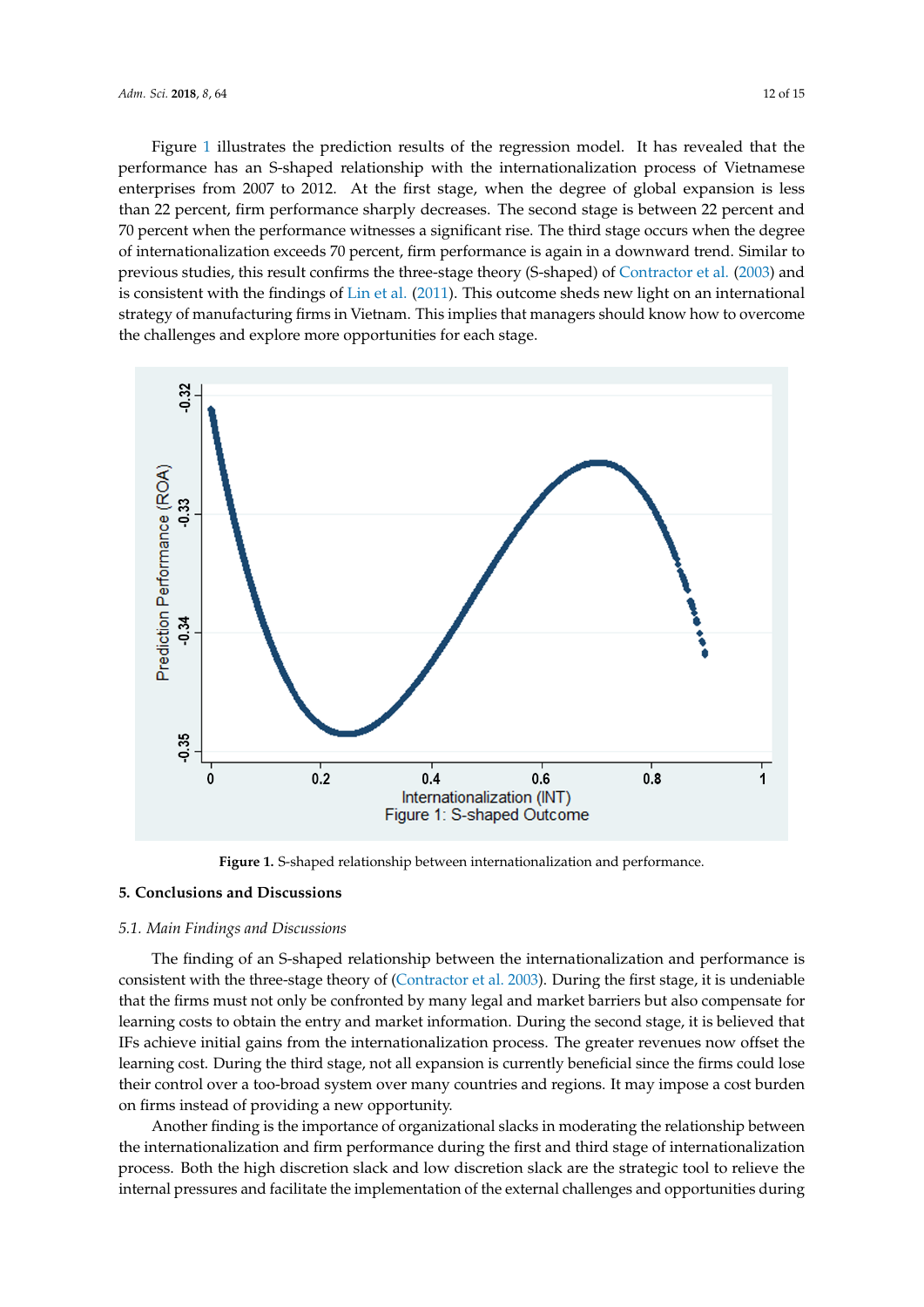these two stages [\(Lin et al.](#page-14-3) [2011\)](#page-14-3). However, during the second stage, the presence of slack causes internationalization. Although slacks can play an essential role in buffering the internationalization, its success can be ruined by risky investments and high opportunity costs. Moreover, some new ventures or innovative projects using slacks may only pay off in the unpredictable long run independently of the current financial situation [\(Tan](#page-14-4) [2003\)](#page-14-4). Therefore, the IFs should allocate their slack resources thoughtfully and efficiently to eliminate the risks of this uncommitted resource.

#### *5.2. Recommendations*

The empirical results suggest two recommendations regarding a managerial perspective. The first recommendation is determining the appropriate level of internationalization for the firm. The assumption of "the more international integration, the more benefits" is no longer valid in the case of Vietnamese manufacturing firms. Once the firm decides to go global, they should invest in planning a thoughtful internationalization strategy regarding which markets that they plan to expand into along with the development of their market knowledge. In this way, the firms should consider starting their new ventures in the similar foreign markets. For example, Vietnamese IFs should initially exploit the familiar markets, such as ASEAN and Asian countries with similar incomes and tastes, rather than expending huge effort to enter high-income markets that are too different, such as those of the European Union or the United States.

The firms must be patient until their capabilities are strong enough to expand to the high-risk markets. After that, the firm should also consider which level of expansion is optimal for sustaining the benefits of internationalization and orienting the whole company to follow the right vision. Secondly, as organizational slacks play a very important role in buffering the success of the internationalization process within an organization, the IFs should absorb the benefits of this strategic tool by allocating their slack resources effectively and efficiently. In this way, the slacks should be spent to facilitate and deal with the uncertainties during the internationalization process, such as adoption fees of information, market knowledge, and higher transaction and governance costs. Specifically, the firm can directly manage their high discretion slack by a healthy practice of current assets and current liabilities. For low-discretion slack, due to its nature of inflexibility, the manager should distribute this kind of organizational resource for very selective uses, for example, skilled labor retainment, technology investment, and capacity building.

#### *5.3. Limitations*

The limited access to sufficient secondary data has imposed several limitations on sampling and estimations. First, the sample failed to estimate the effects of the interesting control variables added, such as the ICT use, learning capacity, and R&D intensity, due to insufficient observations. It is obvious that these control variables were found to have significant impact on performance as determined in previous empirical studies and can also contribute to the control problem of omitted variables. Secondly, the use of the single index to measure the degree of internationalization may not be adequate in absorbing the specific attributes of internationalization. The most common composite index of internationalization includes three dimensions: (1) internationalization performance (calculated as the ratio of foreign sale to total sale), (2) internationalization structure (calculated as the ratio of foreign assets to total assets), and (3) internationalization geographic dispersion (measured as the number of countries that the firm has subsidiaries).

**Author Contributions:** H.T.N.H. developed conceptualization, wrote methodology, drafted first version, and revised the final one. P.V.N. collected data, conducted data analysis, provided initial discussions and checked the final version. K.T.T. conducted the research design and provided a significant interpretation of the empirical results and the recommendations.

**Funding:** This research is funded by Vietnam National University Ho Chi Minh City (VNU-HCMC) under grant number C2016-28-06.

**Acknowledgments:** We thank Hoa D.X. Trieu for her excellent technical and administrative support.

**Conflicts of Interest:** The authors declare no conflict of interest.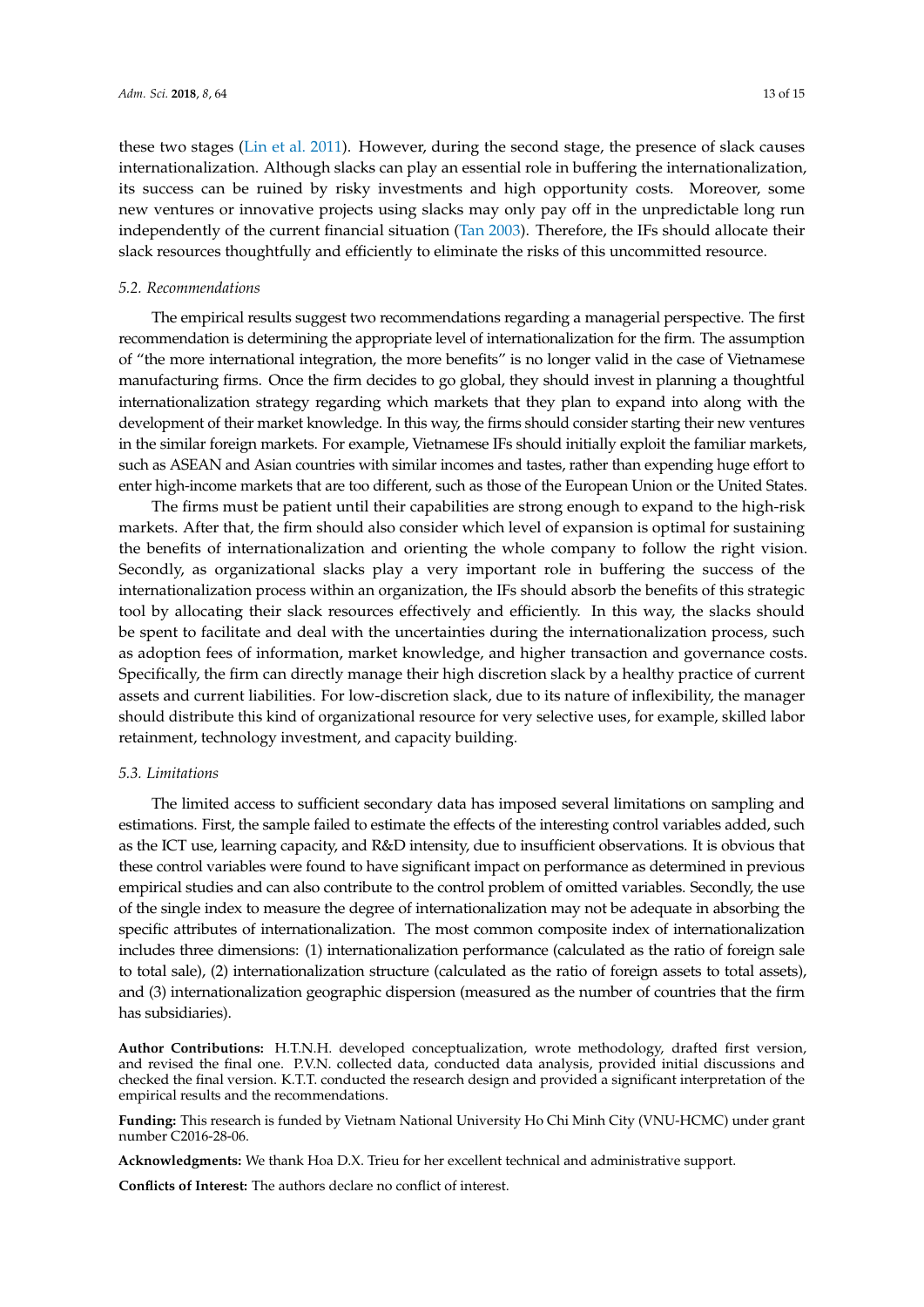#### **References**

- <span id="page-13-15"></span>Assaf, A. George, Alexander Josiassen, Brian T. Ratchford, and Carlos Pestana Barros. 2012. Internationalization and Performance of Retail Firms: A Bayesian Dynamic Model. *Journal of Retailing* 88: 191–205. [\[CrossRef\]](http://dx.doi.org/10.1016/j.jretai.2011.11.005)
- <span id="page-13-10"></span>Bobillo, Alfredo M., Felix López-Iturriaga, and Fernando Tejerina-Gaite. 2010. Firm performance and international diversification: The internal and external competitive advantages. *International Business Review* 19: 607–18. [\[CrossRef\]](http://dx.doi.org/10.1016/j.ibusrev.2010.03.006)
- <span id="page-13-2"></span>Bourgeois, L. Jay, III. 1981. On the measurement of organizational slack. *Academy of Management Review* 6: 29–39. [\[CrossRef\]](http://dx.doi.org/10.5465/amr.1981.4287985)
- <span id="page-13-16"></span>Bourgeois, L. Jay, III. 2016. The Measurement of Organizational Knowledge Sharing. *Academy of Management* 6: 29–39.
- <span id="page-13-17"></span>Brida, Juan Gabriel, Oana Driha, Ana B. Ramón-Rodriguez, and Maria Jesus Such-Devesa. 2016. The inverted-U relationship between the degree of internationalization and the performance: The case of Spanish hotel chains. *Tourism Management Perspectives* 17: 72–81. [\[CrossRef\]](http://dx.doi.org/10.1016/j.tmp.2015.12.016)
- <span id="page-13-1"></span>Cardinal, Laura B., C. Chet Miller, and Leslie E. Palich. 2011. Breaking the cycle of iteration: Forensic failures of international diversification. *Global Strategy Journal* 1: 175–86. [\[CrossRef\]](http://dx.doi.org/10.1002/gsj.17)
- <span id="page-13-7"></span>Chen, Homin, and Chia-Wen Hsu. 2010. Internationalization, resource allocation and firm performance. *Industrial Marketing Management* 39: 1103–10. [\[CrossRef\]](http://dx.doi.org/10.1016/j.indmarman.2009.10.001)
- <span id="page-13-11"></span>Chen, Hsiang-Lan, Wen-Tsung Hsu, and Chiao-Yi Chang. 2016. Independent directors' human and social capital, firm internationalization and performance implications: An integrated agency-resource dependence view. *International Business Review* 25: 859–71. [\[CrossRef\]](http://dx.doi.org/10.1016/j.ibusrev.2015.10.010)
- <span id="page-13-12"></span>Chiao, Yu-Ching, Kuo-Pin Yang, and Chwo-Ming Joseph Yu. 2006. Performance, internationalization, and firm-specific advantages of SMES in a newly-industrialized economy. *Small Business Economics* 26: 475–92. [\[CrossRef\]](http://dx.doi.org/10.1007/s11187-005-5604-6)
- <span id="page-13-0"></span>Chittoor, Raveendra. 2009. Internationalization of emerging economy firms-need for new theorizing. *Indian Journal of Industrial Relations* 45: 27–40.
- <span id="page-13-5"></span>Contractor, Farok J., Sumit K. Kundu, and Chin-Chun Hsu. 2003. A three-stage theory of international expansion: The link between multinationality and performance in the service sector. *Journal of International Business Studies* 34: 5–18. [\[CrossRef\]](http://dx.doi.org/10.1057/palgrave.jibs.8400003)
- <span id="page-13-20"></span>Contractor, Farok J., Vikas Kumar, and Sumit K. Kundu. 2007. Nature of the relationship between international expansion and performance: The case of emerging market firms. *Journal of World Business* 42: 401–17. [\[CrossRef\]](http://dx.doi.org/10.1016/j.jwb.2007.06.003)
- <span id="page-13-18"></span>Daniel, Francis, Franz T. Lohrke, Charles J. Fornaciari, and R. Andrew Turner Jr. 2004. Slack resources and firm performance: A meta-analysis. *Journal of Business Research* 57: 565–74. [\[CrossRef\]](http://dx.doi.org/10.1016/S0148-2963(02)00439-3)
- <span id="page-13-13"></span>Dutta, Dev K., Shavin Malhotra, and PengCheng Zhu. 2016. Internationalization process, impact of slack resources, and role of the CEO: The duality of structure and agency in evolution of cross-border acquisition decisions. *Journal of World Business* 51: 212–25. [\[CrossRef\]](http://dx.doi.org/10.1016/j.jwb.2015.07.001)
- <span id="page-13-9"></span>Eriksson, Kent, Jan Johanson, Anders Majkgård, and D. Deo Sharma. 2014. Experiential components knowledge and cost in the internationalization process. *Journal of International Business Studies* 28: 337–60. [\[CrossRef\]](http://dx.doi.org/10.1057/palgrave.jibs.8490104)
- <span id="page-13-14"></span>García-García, Raquel, Esteban García-Canal, and Mauro F. Guillén. 2017. Rapid internationalization and long-term performance: The knowledge link. *Journal of World Business* 52: 97–110. [\[CrossRef\]](http://dx.doi.org/10.1016/j.jwb.2016.09.005)
- <span id="page-13-8"></span>Glaum, Martin, and Michael-Jörg Oesterle. 2007. Introduction: 40 Years of Research on Internationalization and Firm Performance: More Questions than Answers? *MIR: Management International Review* 47: 307–17.
- <span id="page-13-19"></span>Greene, William H. 2003. Models for Panel Data. In *Econometric Analysis*. Edited by Rod Banister and P. J. Boardman. Upper Saddle River: Prentice Hall, p. 283.
- <span id="page-13-6"></span>Hutchinson, Karise, Nicholas Alexander, Barry Quinn, and Anne Marie Doherty. 2007. Internationalization Motives and Facilitating Factors: Qualitative Evidence from Smaller Specialist Retailers. *Journal of International Marketing* 15: 96–122. [\[CrossRef\]](http://dx.doi.org/10.1509/jimk.15.3.96)
- <span id="page-13-3"></span>Joensuu-Salo, Sanna, Kirsti Sorama, Anmari Viljamaa, and Elina Varamäki. 2018. Firm Performance among Internationalized SMEs: The Interplay of Market Orientation, Marketing Capability and Digitalization. *Administrative Sciences* 8: 31. [\[CrossRef\]](http://dx.doi.org/10.3390/admsci8030031)
- <span id="page-13-4"></span>Johanson, Jan, and Jan-Erik Vahlne. 1977. The Internationalization Process of the Firm—A Model of Knowledge Development and Increasing Foreign Market Commitments. *Journal of International Business Studies* 8: 23–32. [\[CrossRef\]](http://dx.doi.org/10.1057/palgrave.jibs.8490676)